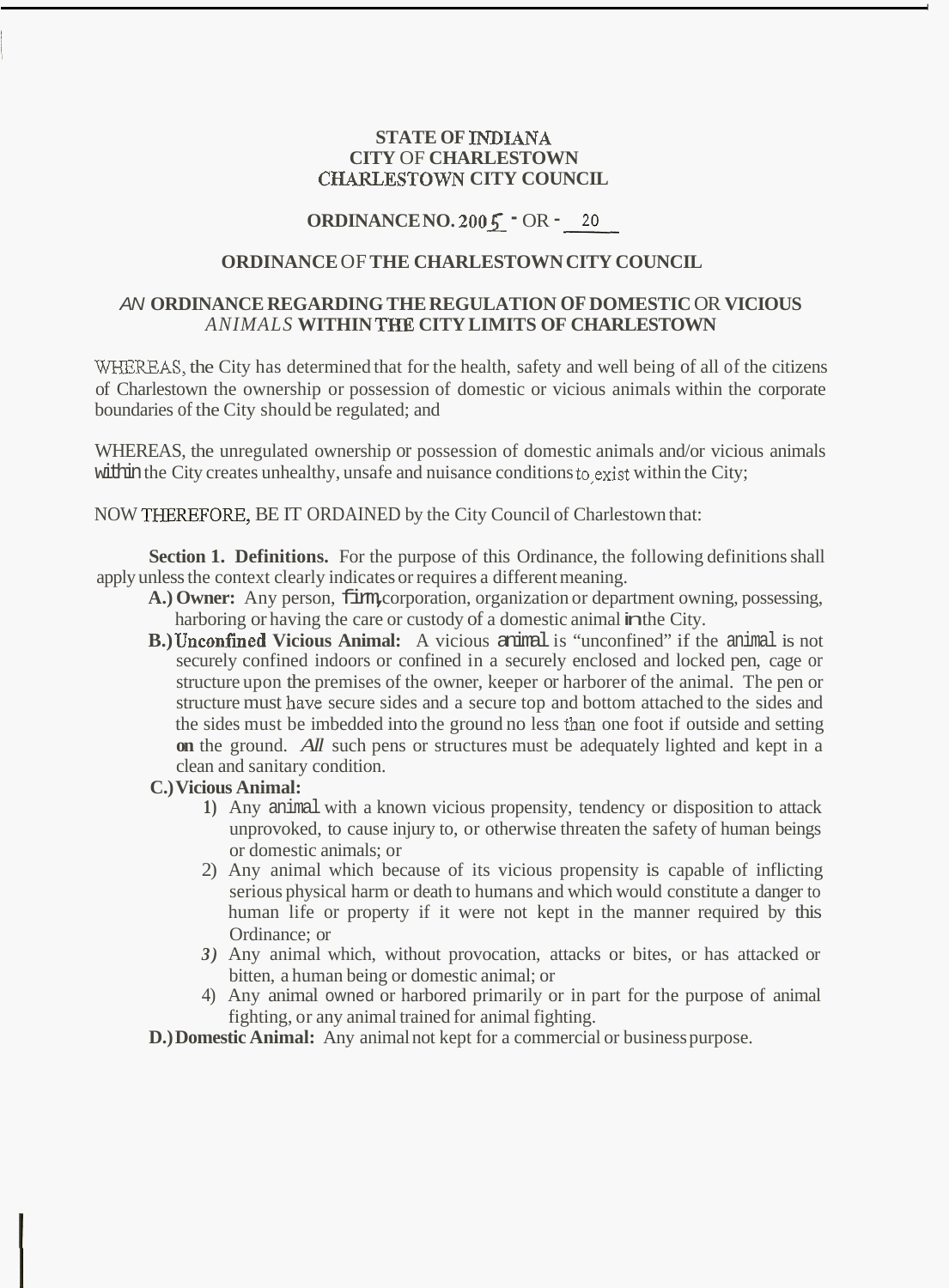#### Section **2. Regulations.**

## **A.) Confinement**

- 1) No domestic or vicious animal may be kept on a porch, patio or in any part of a house or structure that would allow the animal to exit such building on its own volition. In addition, no such domestic or vicious animal may be kept in a house or structure when the windows are open or when screen windows or screen doors are the only obstacle preventing the animal from exiting the structure.
- 2) The owner of a domestic or vicious animal shall not suffer or permit the animal to go unconfined.
- **B.)Leash and Muzzle:** The owner of a domestic or vicious animal shall not suffer or permit the animal to go beyond the premises of the owner unless the animal is securely muzzled, restrained by a secure cage, chained, or leashed, and under the physical restraint of a person. The muzzle shall be made in a manner that will not cause injury to the animal or interfere with its vision or respiration, but shall prevent it from biting any human or other animal.
- *C.)* Signs: The owner of a vicious animal shall display in a prominent place on his or her premises a clearly visible warning sign ("DANGERNICIOUS ANIMAL,") indicating that there is a vicious animal on the premises. **A** similar sign is required to be posted on the pen or kennel of the animal. The lettering on the sign shall be in all capital letters, a minimum of  $\text{six}(6)$  inches tall and red on a white background.
- $N$  per or kenner or the tannaal. The tettering on the sign shall be in the capital feders, a<br> **D.)** Animal Fighting: No person, firm, corporation, organization or department shall<br> **D.)** Animal Fighting: No person, firm, possess, harbor or maintain the care or custody of any animal for *the* purpose of animal fighting, nor train, torment, badger, bait or use any animal for the purpose of causing or encouraging the animal to attack human beings or domestic animals in the City.
- **E.) Insurance:** Owners of vicious animals must within thirty (30) days of the effective date of this Ordinance provide proof to the Clerk-Treasurer of liability insurance in the amount of at least \$100,000, insuring the owner, keeper or harborer for any personal injuries inflicted by his/her vicious animal.

**Section 3. Animal Control.** It shall be unlawful for any person, partnership, corporation or other association who owns, keeps or harbors a domestic or vicious animal to permit such domestic or vicious animal to run at large within the City at any time. For the purpose of this Ordinance, "The at large" shall mean straying beyond the premises of the owner, keeper or harborer without the exercise of reasonable control over such domestic or vicious animal.

**Section 4. Disturbance of the Peace.** It shall be unlawful for any person, partnership, corporation or other association who owns, keeps or harbors a domestic or vicious animal to permit such domestic or vicious animal to disturb the peace and quiet of a neighborhood by barking or making any other loud or unusual noises; by overturning garbage cans; by running through or across cultivated gardens or fields; by chasing pedestrians, bicycles, motorcycles, mopeds, or motor vehicles; or any defecating or urinating on the property of another including public property.

**Section 5. Undomesticated or Wild Animals.** It shall be unlawful for any person, partnership, corporation or other association to permit any domestic or vicious animal of any kind to run at large within *the* City. Exhibitions or parades of animals which are feral (undomesticated or wild) in the eyes of the law may be conducted only upon securing a permit from the Chief of Police.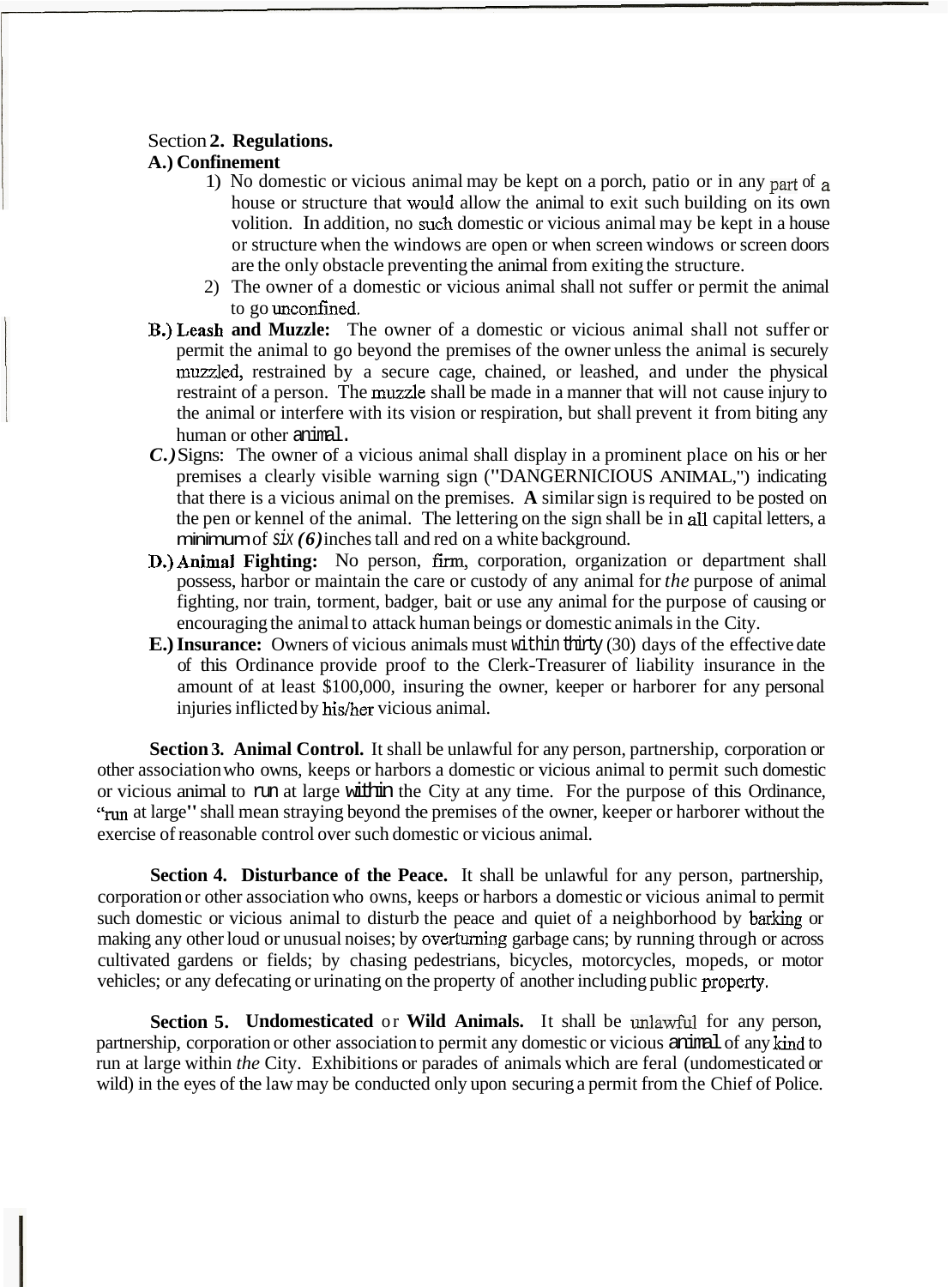No such permit shall be granted by the Chief of Police to any person, partnership, corporation or other association without first obtainiug a Written list of reasonable precautions to be taken by such person, partnership, corporation or other association for the safety and well-being of the residents or other persons within the City. Furthermore, no such permit shall be granted by the Chief of Police to any person, partnership, corporation or other association without first obtaining a written statement releasing the City from liability and holding the City harmless for any injury, damage or other loss caused by such animal or animals.

Section **6.** Animal Waste. Every owner of an animal shall not allow their animal to create any animal waste outside of the owner's premise; however, if such waste is deposited on the property of another, then the owner shall be responsible for the immediate removal of any excrete deposited by his/her/its animals on public property or on the private property of others.

Section **7.** Care of Animals. Every owner of an animal shall provide such animal with adequate food, water and shelter.

Section **8.** Exception **for** Veterinarians. It shall not be unlawful for a person, partnership, corporation or other association which is licensed in the practice of veterinarian medicine to keep animals for such periods necessary for observation and treatment.

Section 9. Exception for **Dogs** and Cats. The keeping of dogs and cats shall not be unlawful under this ordinance so long as every such dog or cat is kept as a pet and is controlled pursuant to all laws of the City, County or State as applicable.

Seetion **10.** Exception for Indoor Small Domesticated Pets. The keeping of other small domesticated pets, including but not limited to parakeets, gerbils, snakes, and other small animals, shall not be unlawful under this ordinance so long **as** such small domesticated pet is kept indoors twenty-four (24) hours per day and does not pose a health risk to human beings.

Seetion **11.** Exception for Owners **Who** Have Special Licenses. An owner may keep an animal otherwise prohibited under this Ordinance if the person acquires and maintains a special federal or state license which allows the keeping of such animal for purposes of scientific research or other state or federal sanctioned reasons.

Section **12.** Exception for Law Enforcement Officers. It shall not be unlawful for a law enforcement officer to own, keep or harbor police dogs in order to aid and maintain the City's Canine Unit.

Section **13.** Penalty. Any person, partnership, corporation or other legal entity which violates any of the provisions of this Ordinance shall be subject to a line of not less than twenty-five dollars (\$25.00) nor more than one-thousand dollars (\$1,000.00) for each separate offense. Each day that such offense continues to occur shall be a separate violation.

Section **14.** Grace Period. Any person, partnership, corporation or other legal entity which keeps, maintains, trades in or which has in his/her/its possession or under his/her/its control any of